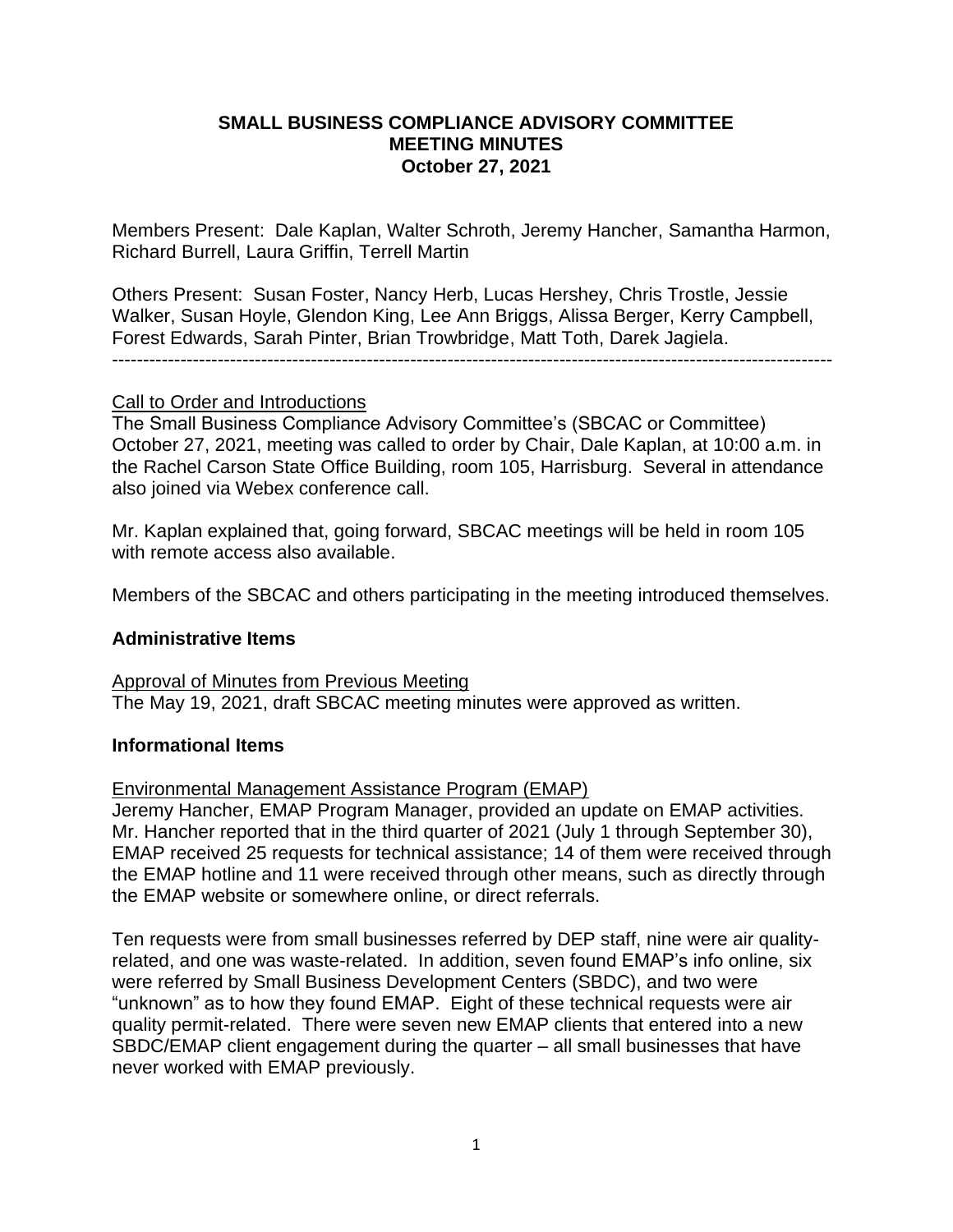EMAP assisted or provided information to 73 small businesses. Major work output included: four Requests for Determination (RFD); five Plan Approval applications; 15 State-Only Operating Permit applications; five General Permit applications; and 15 Allegheny County Health Department (ACHD) installation/operating permit applications.

Mr. Hancher pointed out that EMAP has been receiving a lot of repeat general air quality issues, such as: helping businesses review permit conditions, work on recordkeeping systems, preparing for Annual Emission Statement (AES) reporting. Some businesses are looking to reduce permit fees by trying to go from synthetic minor to natural minor status. EMAP has also had client inquiries requesting information regarding the Small Business Advantage Grant (SBAG).

Mr. Hancher explained that EMAP staff attended a number of meetings and initiatives related to Climate Change and Environmental Justice to stay up-to-date in these areas and to figure out how small business concerns can be met and what resources may be available to small businesses.

### Small Business Ombudsman (SBO) Report

Ms. Harmon provided an update on the status of the 2020-2021 SBAG program. All projects for last year's grant (2020-2021) are finalized and there will be a storymap format of the final report made available on the SBO website in the upcoming months.

The current year's (2021-2022) SBAG opened for applications on July 23, with \$1,000,000 available in grant funds. So far, the program received a total of 80 applications. There has been \$182,517 in grant funding approved, with an additional \$141,770 requested, for a total of \$324,287, leaving more than \$675,000 left to be awarded. She mentioned that there were fewer applications this year, compared to this time last year. She has been working on outreach to contacts that she has and plans to do additional outreach to increase the volume of applications.

Ms. Harmon mentioned that lighting projects have accounted for the vast majority of funds awarded, with 52 applications being lighting projects. Other projects have been for medical equipment, such as digital x-ray machines and intra-oral scanners. HVAC, boilers, and a natural resource protection project.

Mr. Kaplan asked Ms. Harmon if she has any information regarding the SBAG that she could send to him so that he could pass to the National Federation of Independent Businesses (NFIB) to possibly spur more SBAG applications. Ms. Harmon said that she would send him along a message later that day.

Mr. Kaplan and Mr. Schroth asked a variety of questions regarding eligibility requirements and award thresholds for SBAG. Ms. Harmon explained what those requirements are, which can all be found on DEP's SBAG webpage. She explained that next year, they are considering some changes to the program where they will weigh the reimbursement amount more closely to the environmental impact, so those making greater emission reductions or greater energy reductions would be eligible for more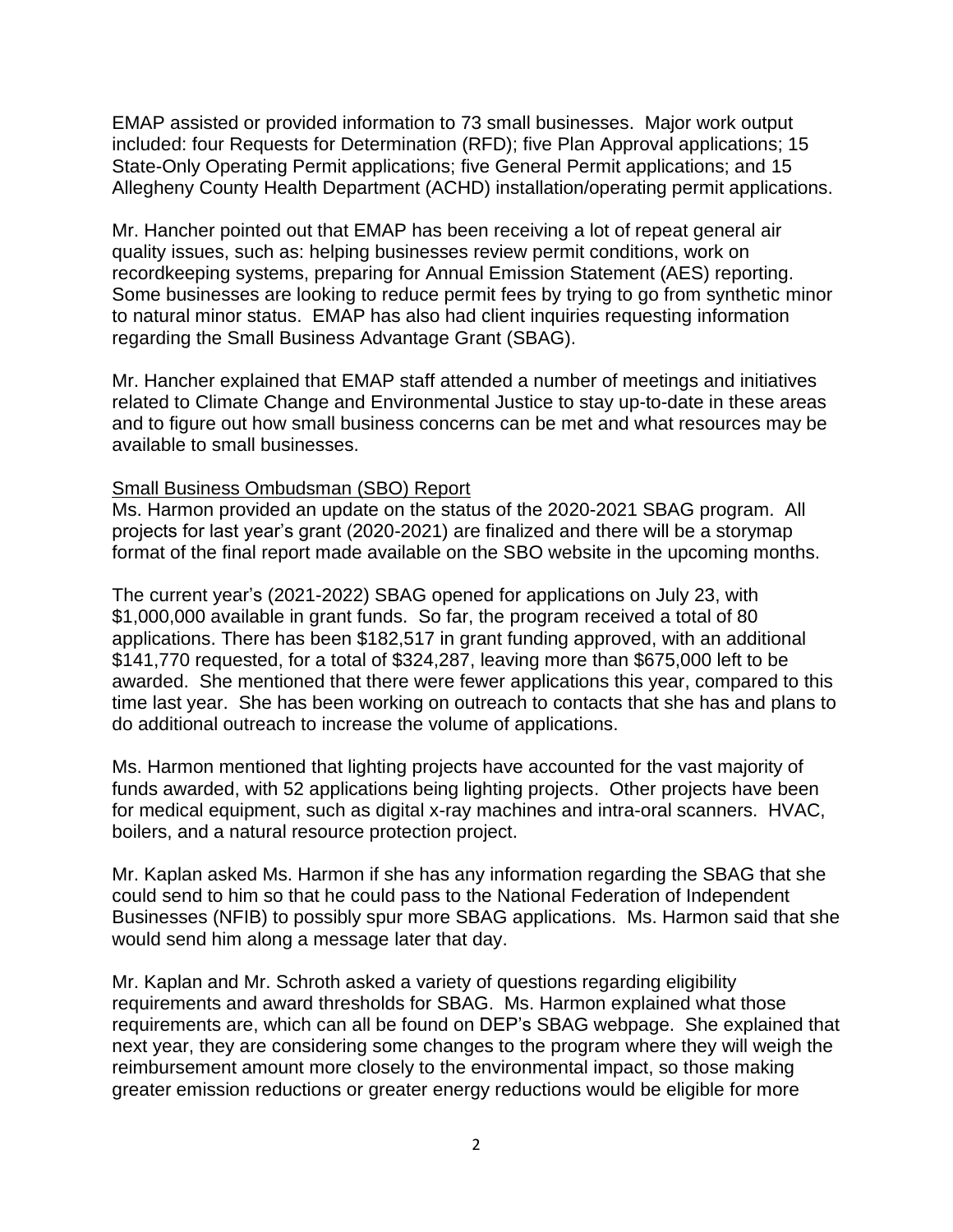money. She hopes to have a rough outline of those changes ready for the January SBCAC meeting, followed by a preliminary draft document that would be ready for the Spring 2022 SBCAC meeting.

Mr. Hancher asked if there have been any pollution prevention projects. She said that they have had medical equipment projects with the digital x-rays and also the natural resource protection project.

Ms. Harmon mentioned that they have only had 6 ineligible projects this year. She pointed out that they have gotten a lot of questions about solar related projects and explained that SBAG funding does not cover solar panels but will cover agricultural solar pumping.

She explained that there are resources available for those interested in solar energy through the Pennsylvania solar energy resources hub and through DCED, which can be found at:<https://www.dep.pa.gov/Citizens/solar/Pages/default.aspx> and [https://dced.pa.gov/programs/solar-energy-program-sep/.](https://dced.pa.gov/programs/solar-energy-program-sep/) Mr. Kaplan requested these links out to the Committee via email.

Ms. Harmon explained the upcoming plans for a website redevelopment to consolidate the information of the (SBO), SBCAC, and the Small Business Environmental Assistance Program (SBEAP), to create a one-stop-shop for small business on DEP's website. Mr. Schroth felt this is a good idea, as having to search for websites to gather this information is time consuming. Mr. Kaplan said that he likes the idea of bringing the "three legs" of the small business program together on one webpage.

Ms. Harmon explained that she is sitting on the National SBEAP Environmental Justice Subcommittee and that a focus of DEP is around Environmental Justice. DEP is looking at ways to modify SBAG to provide support for small businesses in Environmental Justice areas – looking at possible options, such as higher rewards or the ability to combine projects.

## **Regulatory Item**

Draft Proposed Rulemaking: Amendments to the Pennsylvania Clean Vehicles Program BAQ Environmental Group Manager, Chris Trostle, presented on the Amendments to the Pennsylvania Clean Vehicles Program (PCV). He provided an overview of the proposed adoption of the current California Zero Emission Vehicle (ZEV) program for Pennsylvania and discussing the potential effects of the proposed amendments on Pennsylvania small businesses.

Ms. Foster asked when the proposed rule is expected to be considered by the EQB. Mr. Trostle answered that the proposed rule is expected to be considered by the EQB in the first quarter of 2022, with the final rule anticipated to be considered by the EQB in the fourth quarter of 2022.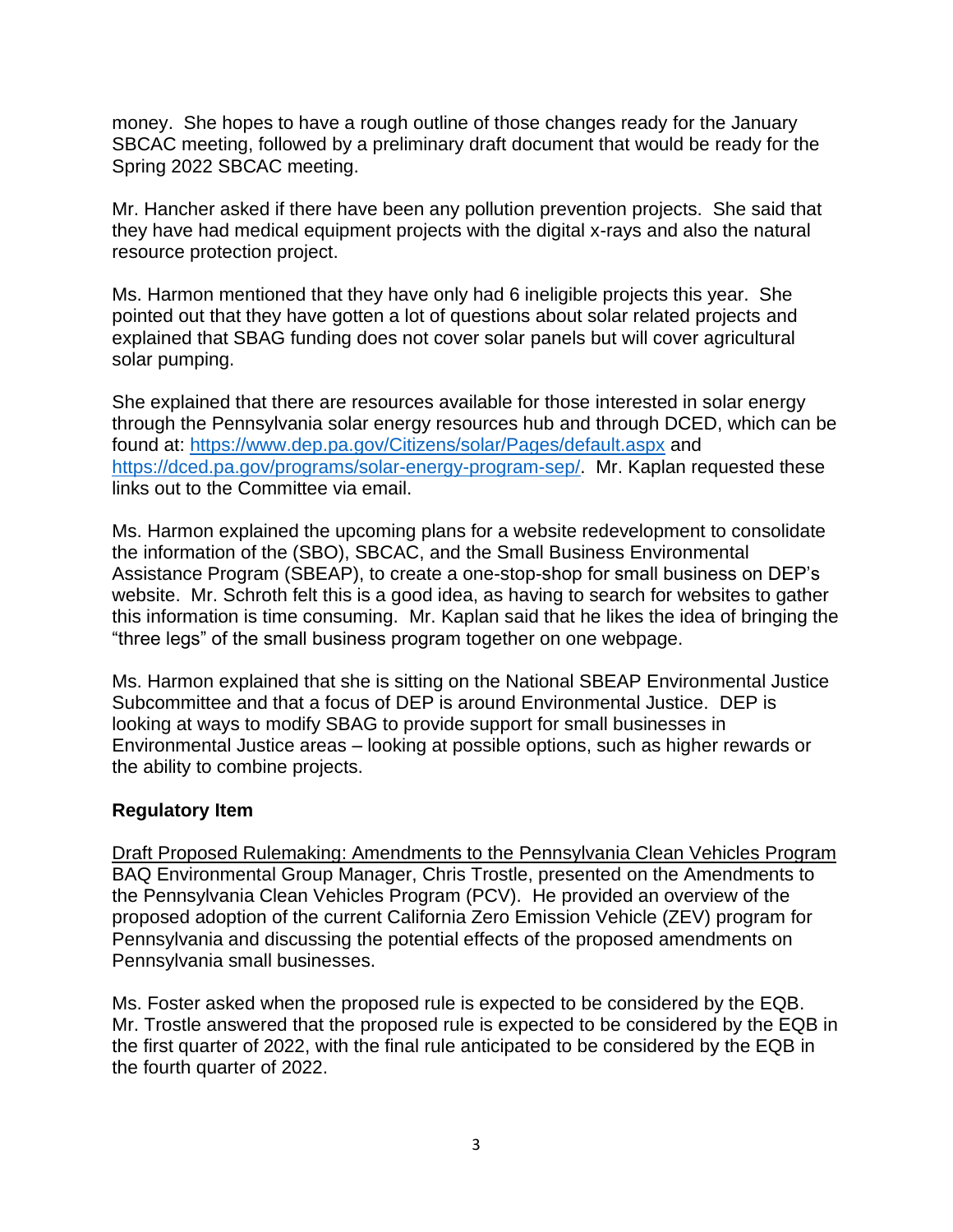Ms. Harmon asked if this rule would change as the California rule changes over time, or if the rule will always be in the form of the current California rule. Mr. Trostle and Ms. Foster explained that DEP is treading carefully and that the proposed rulemaking will not automatically incorporate CARB's future changes to the ZEV portion of the PCV Program. Changes to the California rule are being closely monitored. DEP would evaluate the appropriateness of these changes before proposing an update of the PCV Program.

Mr. Schroth noted that larger trucks may be an issue for small businesses. Mr. Trostle explained that this rule only applies to passenger and light-duty trucks, 8500 pounds and less. Mr. Schroth expressed concerns that using California as the model for this rule would likely cause pushback from the small business community. He also expressed concern about moving so many vehicles over to electric, as this would result in more electricity usage in Pennsylvania, and that this, in combination with a drawdown of hydrocarbon-based energy generation, could cause electricity shortages. Mr. Trostle pointed out that most light-duty EV's charge overnight when less electricity is being used across Pennsylvania, which should mitigate issues with electricity shortages. He explained that EV fleet penetration is anticipated to slowly ramp up.

Ms. Harmon pointed out that the program will affect dealerships in the urban markets before other areas of the state and asked when the other areas would see the effects of the rulemaking by getting more EVs at their dealerships. Mr. Trostle explained that the program is market driven, and that more purchases are happening in urban areas likely due to there being more charging stations in those areas. He expects other areas would see the effects as charging infrastructure expands across the state.

#### Energy Programs Office (EPO) Update

Kerry Campbell, Environmental Program Manager, Energy Programs Office, provided an overview of a new Agriculture Energy Efficiency Rebate Program along with information about recently completed Pennsylvania Clean Energy Industry Workforce Development Reports (Reports).

Mr. Campbell asked the Committee to get the word out about the Reports and to share them with others (link to Reports is included in the presentation). Ms. Harmon said she would share the link with the Committee via email.

Mr. Schroth suggested that Mr. Campbell and others who have been working on the Reports to consider reviewing the Inflection Points Reports developed by the Allegheny Conference on Community Development. The reports provide insights into workforce needs in ten counties surrounding Allegheny County, and include information on employment trends in the energy sector. Mr. Schroth said that he would share these reports with Mr. Campbell and the Committee via email.

Mr. Hancher asked when the pilot program for the Energy Rebate program ends and if businesses could "double dip" in awards from this rebate program and from SBAG. Mr. Campbell explained that businesses should not be awarded funds from both the Energy